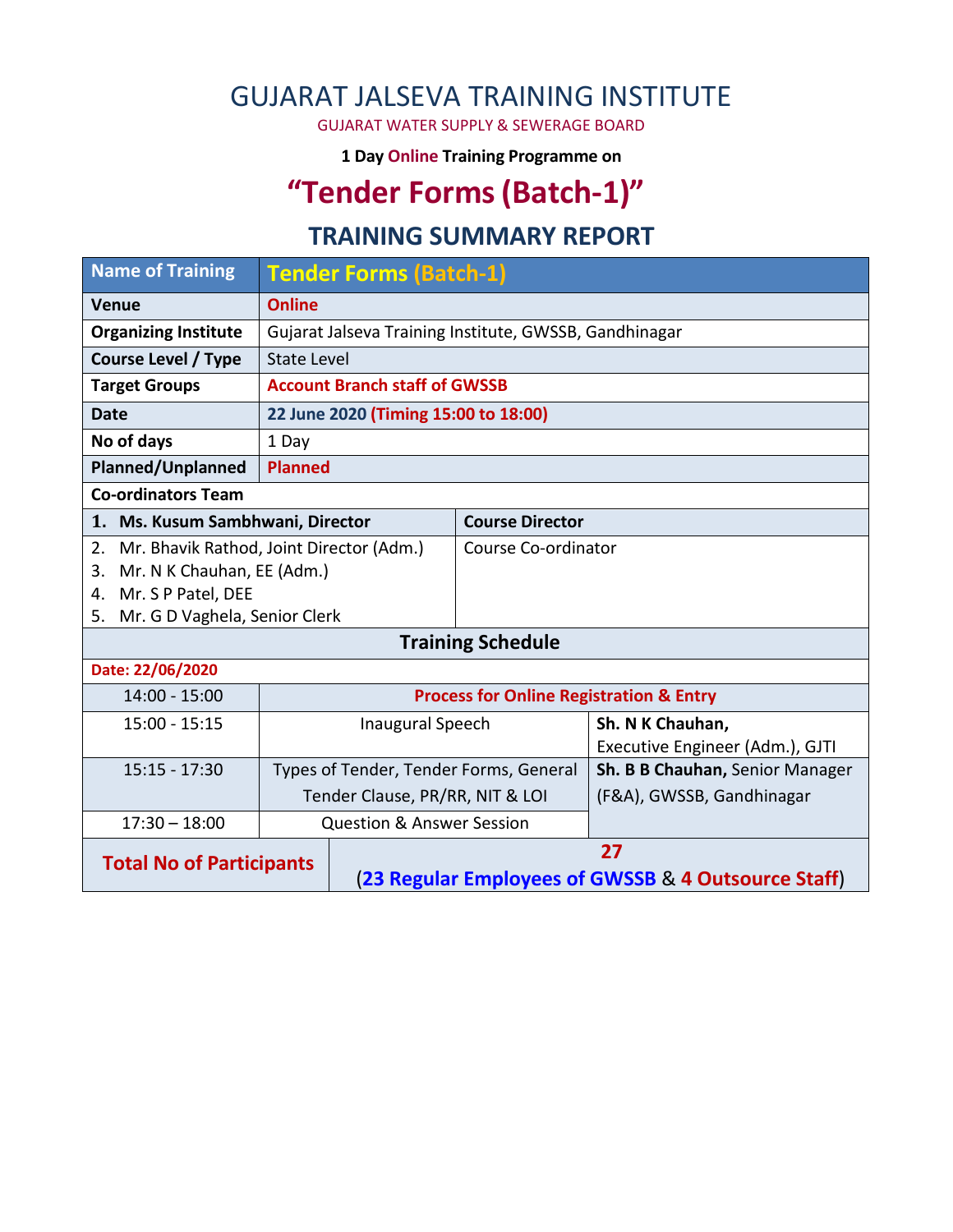## **List of Regular Employees of GWSSB**

| Sr.<br>No.              | <b>CPF NO.</b>    | <b>Name</b>                                    | <b>Designation</b>           | <b>Office &amp; Place</b>                                      |
|-------------------------|-------------------|------------------------------------------------|------------------------------|----------------------------------------------------------------|
| $\mathbf{1}$            |                   | A.B.Parmar                                     | A.A.E                        | P.H.Mech.Dn,Modasa                                             |
| $\overline{2}$          | 10785             | Amin Rafikbhai Khimani                         | <b>Divisional Accountant</b> | P.H. Works Division Surat                                      |
| $\overline{\mathbf{3}}$ | 10394             | DABHI ABHAYSINH PRATAPJI                       | Senior Clerk                 | P.H.WORKS DN Mehsana                                           |
| 4                       |                   | <b>DANGI HITESH H</b>                          | Divisional Accountant        | P H MECH STORE DN                                              |
| 5                       | 5110              | <b>DINESH L SOLANKI</b>                        | Deputy Accountant            | PHWD AHMEDABAD                                                 |
| 6                       |                   | Gohil Pravinkumar Kalubhai                     | <b>Divisional Accountant</b> | P.H. Works Division,<br>Khambhaliya                            |
| $\overline{7}$          | <b>GWSSB/4377</b> | J.M.Vankar                                     | Senior Clerk (A/c)           | P.H.W.Dn, Himatnagar                                           |
| 8                       | 10730             | <b>JIGNESH PANCHAL</b>                         | <b>Divisional Accountant</b> | <b>HEAD OFFICE</b>                                             |
| $\boldsymbol{9}$        | <b>GWSSB/4287</b> | KIRITKUMAR BALUBHAI RAJ                        | Deputy Accountant            | P.H.W.D., VADODARA.                                            |
| 10                      |                   | PATEL DINESH M                                 | Senior Clerk                 | P H MECH STORE DN                                              |
| 11                      | 9840              | PRADIP PRAVINBHAI VYAS                         | Senior Clerk                 | P.H.WORKS DN. DEESA                                            |
| 12                      | 8710              | Rajen M. Thacker                               | Senior Clerk                 | P.H.Works Division,<br>Nakhatrana                              |
| 13                      | 3344              | Rajeshkumar Rajnikant Kayasth                  | <b>Senior Clerk</b>          | Public Health Sani, Sub Dn<br>Ankleshwar                       |
| 14                      | 3689              | Ramesh S. Koli                                 | Senior Clerk (A/c)           | P.H.Works Division,<br>Nakhatrana                              |
| 15                      | 1002              | <b>RAMI MAHESHKUMAR</b><br><b>TRIBHOVANDAS</b> | <b>Divisional Accountant</b> | P.H.WORKS DN Mehsana                                           |
| 16                      | 1487              | S.M.Jadeja,                                    | <b>Divisional Accountant</b> | P.H.Mech.Dn,Modasa                                             |
| 17                      |                   | <b>SALIMBHAI G VAHORA</b>                      | <b>Divisional Accountant</b> | PH WORKS DN VADODARA                                           |
| 18                      | 9810              | SOLANKI SHASHIKANT<br><b>KESHABHAI</b>         | <b>Senior Clerk</b>          | <b>Superintending Engineer</b><br>Public Health Circle Mehsana |
| 19                      | 10729             | <b>TEJALBEN BHATT</b>                          | <b>Divisional Accountant</b> | <b>HEAD OFFICE</b>                                             |
| 20                      | 3801              | Udesang Banesangbhai Gohil                     | Senior Clerk                 | Dhandhuka Sub division                                         |
| 21                      | <b>GWSSB/8211</b> | V.S.Shah                                       | <b>Divisional Accountant</b> | P.H.Works Division, Dahod.                                     |
| 22                      |                   | VISHAL D KHAMBHOLJA                            | <b>Divisional Accountant</b> | PHWD AHMEDABAD                                                 |
| 23                      | 10488             | Ajay.P. Munjapara                              | Senior Clerk                 | P.H. Sani sub dn no.2<br>Surendranagar                         |

# **List of Employees (Outsource Staff)**

| Sr.<br>No. | <b>Name</b>             | <b>Designation</b>  | <b>Office &amp; Place</b> |
|------------|-------------------------|---------------------|---------------------------|
|            | A.R.Trivedi             | Data Entry Operator | P.H.W.Dn, Himatnagar      |
|            | <b>DARSHANABEN</b>      | <b>Clerk</b>        | HEAD OFFICE, Gandhinagar  |
|            | <b>FALGUNIBEN BHATT</b> | <b>Clerk</b>        | HEAD OFFICE, Gandhinagar  |
|            | <b>MAYURIBEN JANI</b>   | <b>Clerk</b>        | HEAD OFFICE, Gandhinagar  |